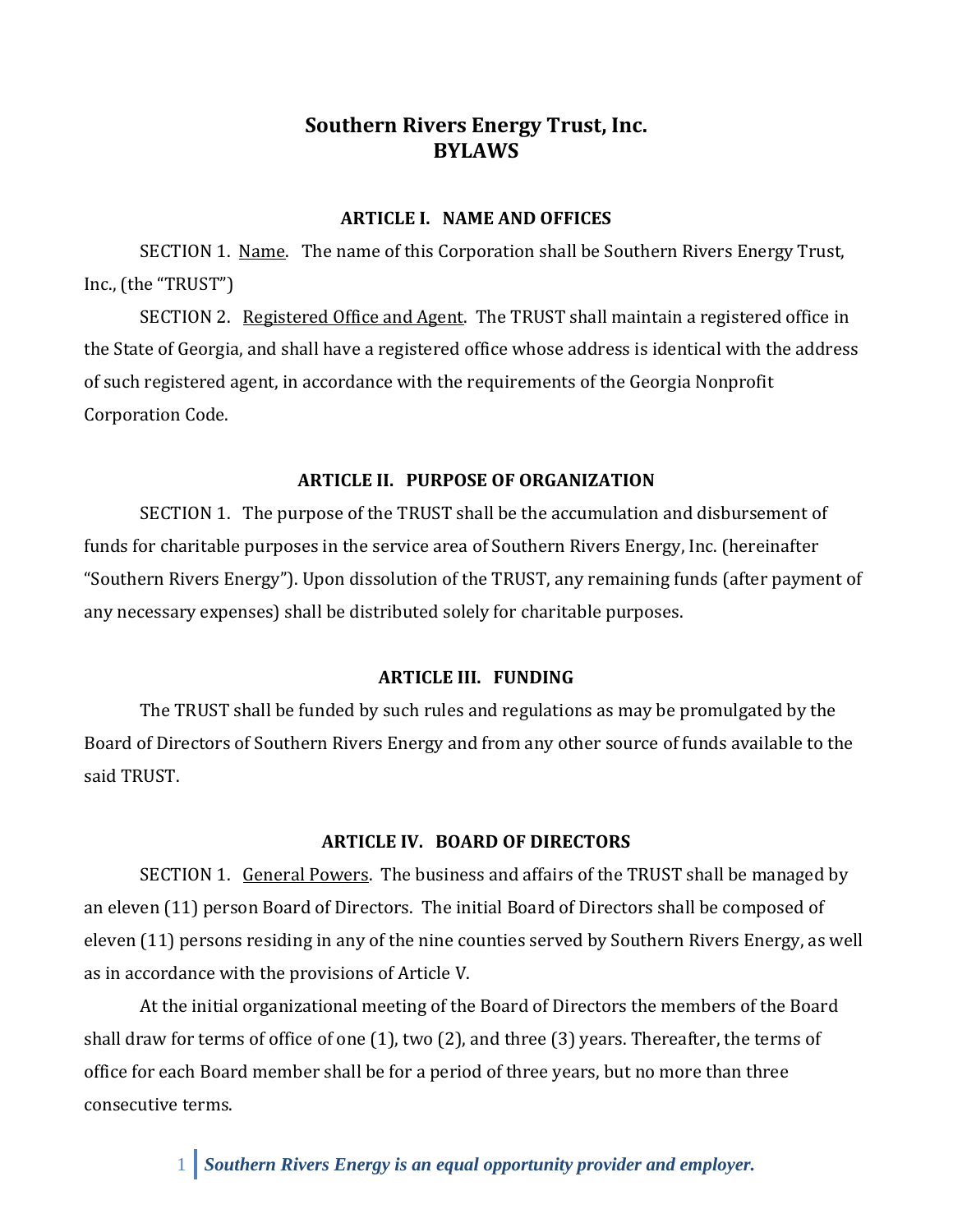## **ARTICLE V. QUALIFICATIONS OF BOARD MEMBERSHIP**

A Board member of the TRUST shall be at least twenty-one (21) years of age, a permanent resident of the county from which he is chosen and of good moral character. Each member of the Board of Directors of the TRUST must also be a member of Southern Rivers Energy, or the spouse of a member. No person seeking or holding a seat on the Board of Directors of Southern Rivers Energy shall remain a member of the Board of Directors of the TRUST. No person seeking or holding a seat on the Board of Directors of the TRUST may be related to a member of the Board of Directors of Southern Rivers Energy to the 4th degree (or closer) of kinship, as computed by the civil law method as defined in OCGA 53-2-1(b)(8). (see chart below)

| <b>FIRST</b>  | Parents and children            |
|---------------|---------------------------------|
| <b>DEGREE</b> |                                 |
| <b>SECOND</b> | Grandparents, brothers, sisters |
| <b>DEGREE</b> | and grandchildren               |
| <b>THIRD</b>  | Uncles, aunts, nephews, nieces, |
| <b>DEGREE</b> | great-grandparents and          |
|               | great-grandchildren             |
|               | First cousins, great-uncles,    |
| <b>FOURTH</b> | great-aunts, great-great-grand- |
| <b>DEGREE</b> | parents, great-nephews and      |
|               | nieces and great-great-grand-   |
|               | children                        |

## **ARTICLE VI. COMPENSATION OF DIRECTORS**

No director shall receive compensation for serving on the Board of Directors of the TRUST. Such Board members may, however, be reimbursed for mileage (based upon current IRS rules and regulations) and out of pocket expenses incurred while on the business of the TRUST when such business is sanctioned by the Board of Directors of said TRUST.

## **ARTICLE VII. SELECTION OF BOARD OF DIRECTORS**

The initial Board of Directors of the TRUST shall be designated by the Board of Directors of Southern Rivers Energy. Thereafter, when vacancies are to be filled or when terms expire,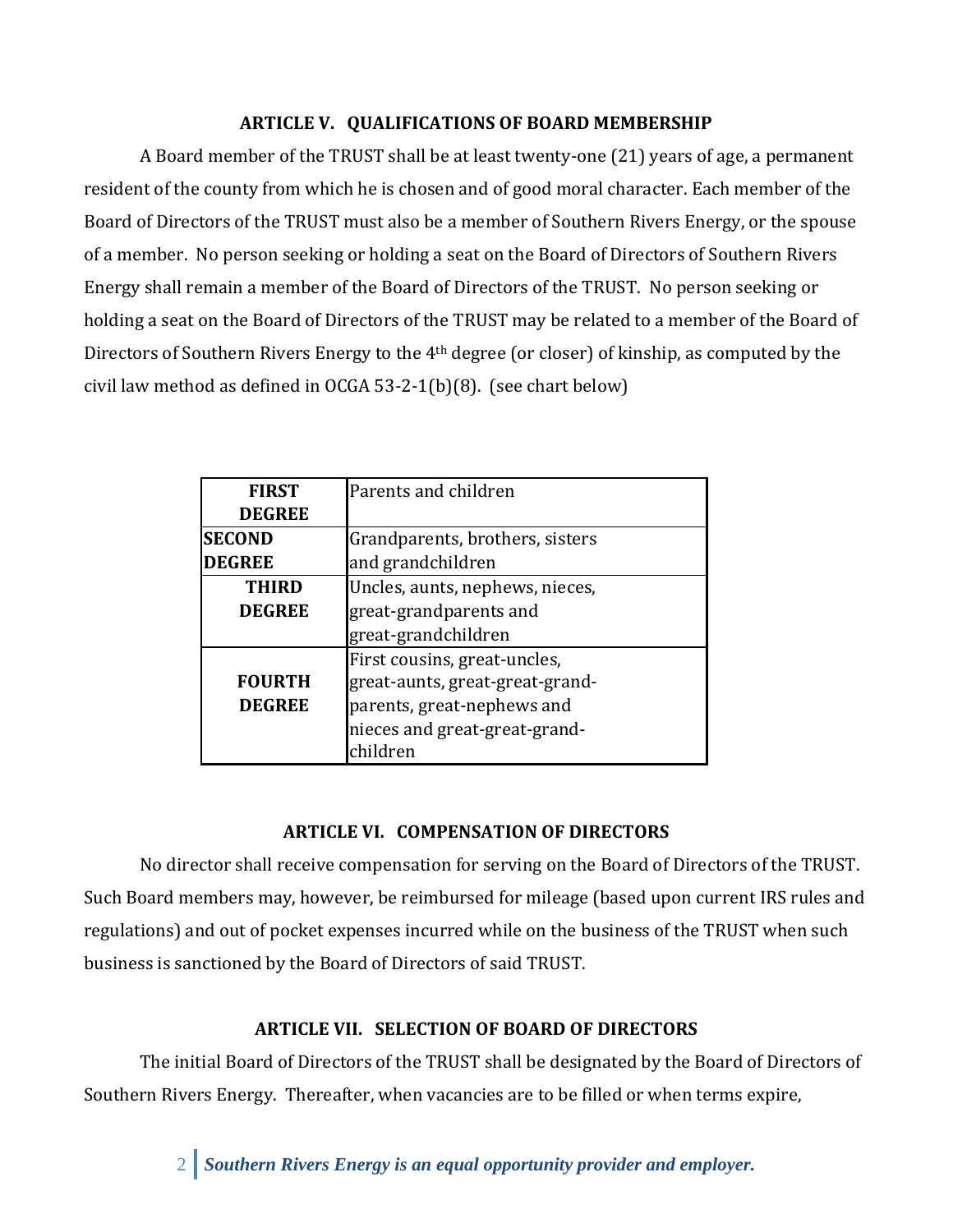persons shall be named to their respective vacancies on the said Board of Directors of the TRUST by a vote of the Board of Directors of Southern Rivers Energy. The existing Board of Directors of the TRUST may make recommendations to the Board of Directors of Southern Rivers Energy for nominees for the TRUST Board.

SECTION 1. Regular Meetings. Regular meetings of the Board of Directors of the TRUST shall be held at least quarterly at a place designated by the Board of Directors. The Board of Directors may meet at such other times as they may deem at their discretion to be necessary.

SECTION 2. Special Meetings. Special meetings of the Board of Directors may be called by the Chairman or any three (3) Directors, and it shall thereupon be the duty of the Secretary to cause a Notice of such meeting to be given as hereafter provided. The person or persons authorized to call special meetings of the Board of Directors may fix the place and time for holding any special meeting called by them.

SECTION 3. Notice. The Secretary shall give notice of any regular or special meeting at least five (5) days prior to the meeting by personal delivery, telex, telecopy, cablegram, telegram, mail, or electronic transmission (i.e. "email"). If mailed, such notice shall be deemed to be delivered when deposited in the United States mail so addressed, with postage thereon prepaid. If notice be given by telegram, such notice shall be deemed to be delivered when the telegram is delivered to the telegraph company. Any director may waive notice of any meeting. The attendance of a director at a meeting shall constitute a waiver of notice of such meeting, except where a director attends a meeting for the express purpose of objecting to the transaction of business because the meeting is not lawfully called or convened.

SECTION 4. Action Without a Meeting. Any action that may be taken by the Board of Directors at a meeting may be taken without a meeting if a consent in writing, setting forth the action to be taken, shall be signed before such action by all of the Directors.

SECTION 5. Participation in Meeting Through Any Means of Communication. Directors may participate in meetings of the Board of Directors, through the use of any means of communications by which all directors participating may simultaneously hear each other during the meeting and participation by such means shall constitute presence in person at such a meeting.

SECTION 6. Presumption of Assent. A director of the TRUST who is present at a meeting of the Board of Directors at which action on any corporate matter is taken shall be presumed to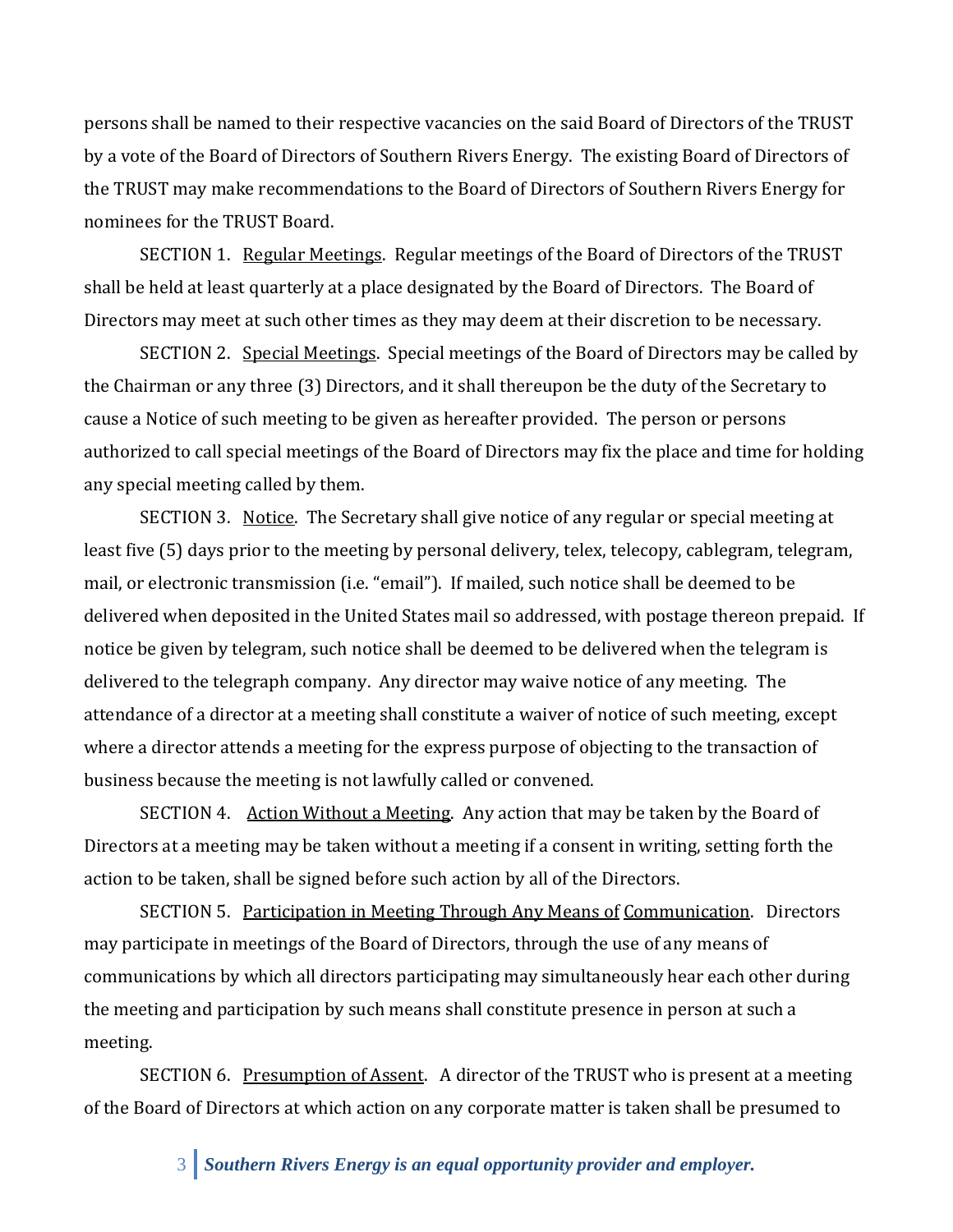have assented to the action taken unless his dissent shall be entered in the minutes of the meeting or unless he shall file his written dissent to such action with the person acting as the secretary of the meeting before the adjournment thereof or shall forward such dissent by registered mail to the Secretary of the TRUST immediately after the adjournment of the meeting. Such right to dissent shall not apply to a director who voted in favor of such action.

SECTION 7. Committees. The Board of Directors may, by resolution passed by a majority of the entire Board, designate one or more committees to consist of two or more of the directors of the TRUST, which, to the extent provided in the resolution, shall have and may exercise the powers of the Board of Directors. Such committee or committees shall have such names as may be determined from time to time by resolution adopted by the Board of Directors.

### **ARTICLE VIII. QUORUM**

A majority of the Board of Directors shall, unless otherwise designated in these Articles, constitute a quorum. In the event that less than a majority of the Board of Directors is present at any meeting, the majority of those Directors present may adjourn the meeting and designate a place and time for the next meeting, under which circumstances the Secretary shall notify the absent members of the place and time of the next meeting. An act of the majority of the Board of Directors present at any meeting at which a quorum is present, and unless otherwise provided in these Bylaws, shall be the act of the Board of Directors of the TRUST.

#### **ARTICLE IX. REMOVAL OF MEMBER OF BOARD**

Any member of the Board of Directors of the TRUST shall automatically cease to be a member of said Board if and in the event such member misses three (3) successive "regular" meetings as outlined in Section 1 of Article VII of these Bylaws. Any members of the Board of Directors of the TRUST may otherwise be removed for cause from the Board by a two-thirds (2/3) vote of the entire Board of Directors of the TRUST.

#### **ARTICLE X. OFFICERS OF THE CORPORATION**

The officers of the TRUST shall be a Chairman, a Vice Chairman, a Secretary and a Treasurer, and such other officers as may be determined by the Board from time to time. For the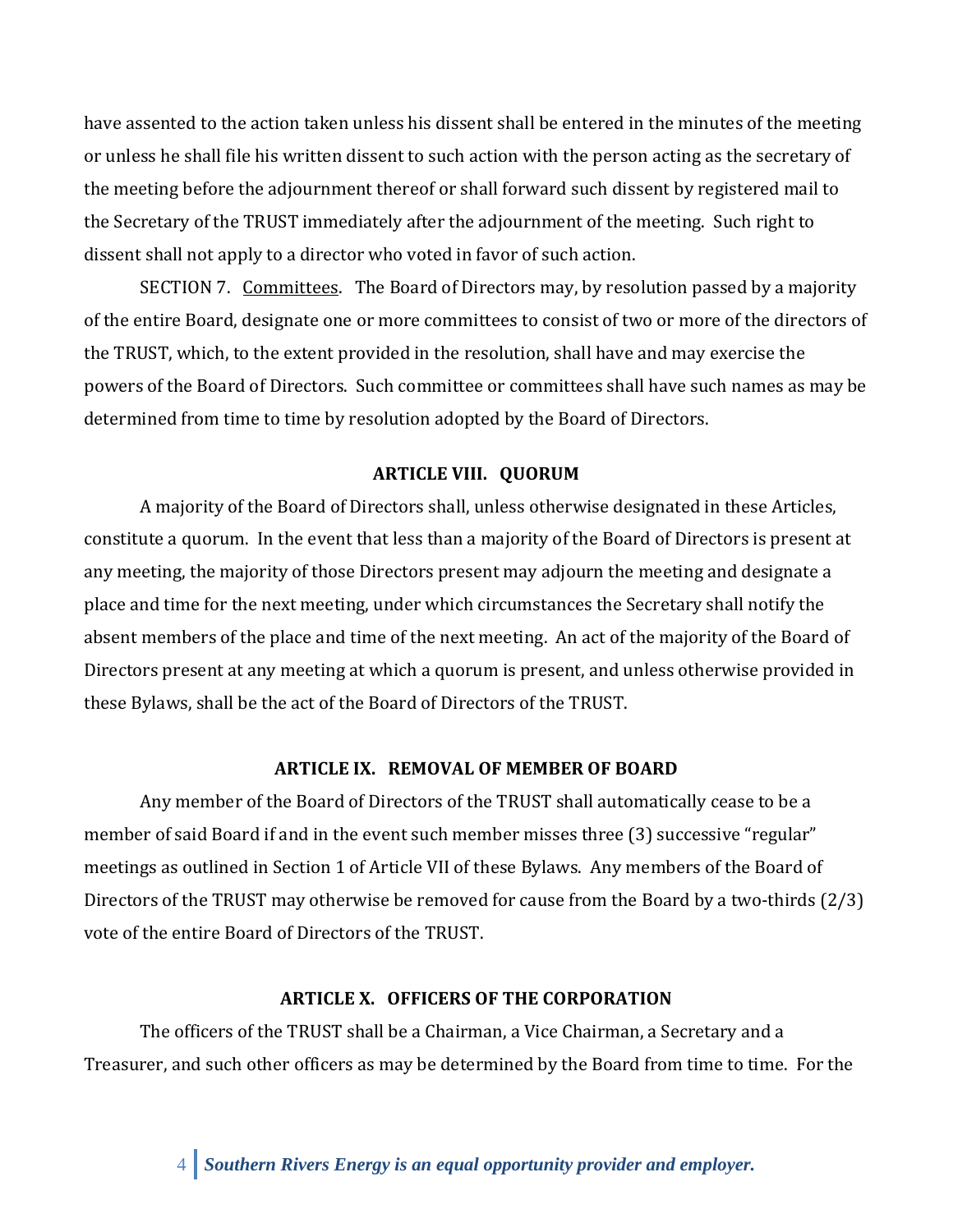purposes of these Bylaws, the above four (4) officers shall constitute the Executive Committee of the TRUST.

### **ARTICLE XI. ELECTION OF OFFICERS AND TERMS OF OFFICE**

The officers shall be elected by secret ballot annually by the Board of Directors at a meeting of the Board of Directors held on an annual basis after the initial organizational meeting.

The terms of office shall be for one (1) year, however, nothing shall prevent an officer from being re-elected to consecutive terms of office.

#### **ARTICLE XII. EX-OFFICIO MEMBERS OF BOARD OF DIRECTORS**

The President and Chief Executive Officer and/or his designee of Southern Rivers Energy shall be an ex-officio member(s) of the Board of Directors of the TRUST. The TRUST may from time to time have other such ex-officio members as the Board of Directors may in its discretion determine as necessary or prudent. The President and Chief Executive Officer of Southern Rivers Energy, in his/her capacity as ex-officio member of the Board of Directors, shall upon request assist the Secretary and Treasurer of the Board with their official duties hereinafter shown in Article XIV.

#### **ARTICLE XIII. POLICIES, RULES AND REGULATIONS**

The Board of Directors of the TRUST shall have the power to make and adopt such rules and regulations, not inconsistent with law, the Articles of Incorporation or these Bylaws, as it may deem advisable for the management, administration and regulation of the business and affairs of the TRUST.

Southern Rivers Energy is the recipient of federal financial assistance from the U.S. Department of Agriculture, and is subject to the provisions of the Civil Rights Act of 1964 and the Rehabilitation Act of 1973. Southern Rivers Energy and the TRUST are therefore prohibited from discriminating on the basis of race, color, national origin, sex, religion, age, or disability.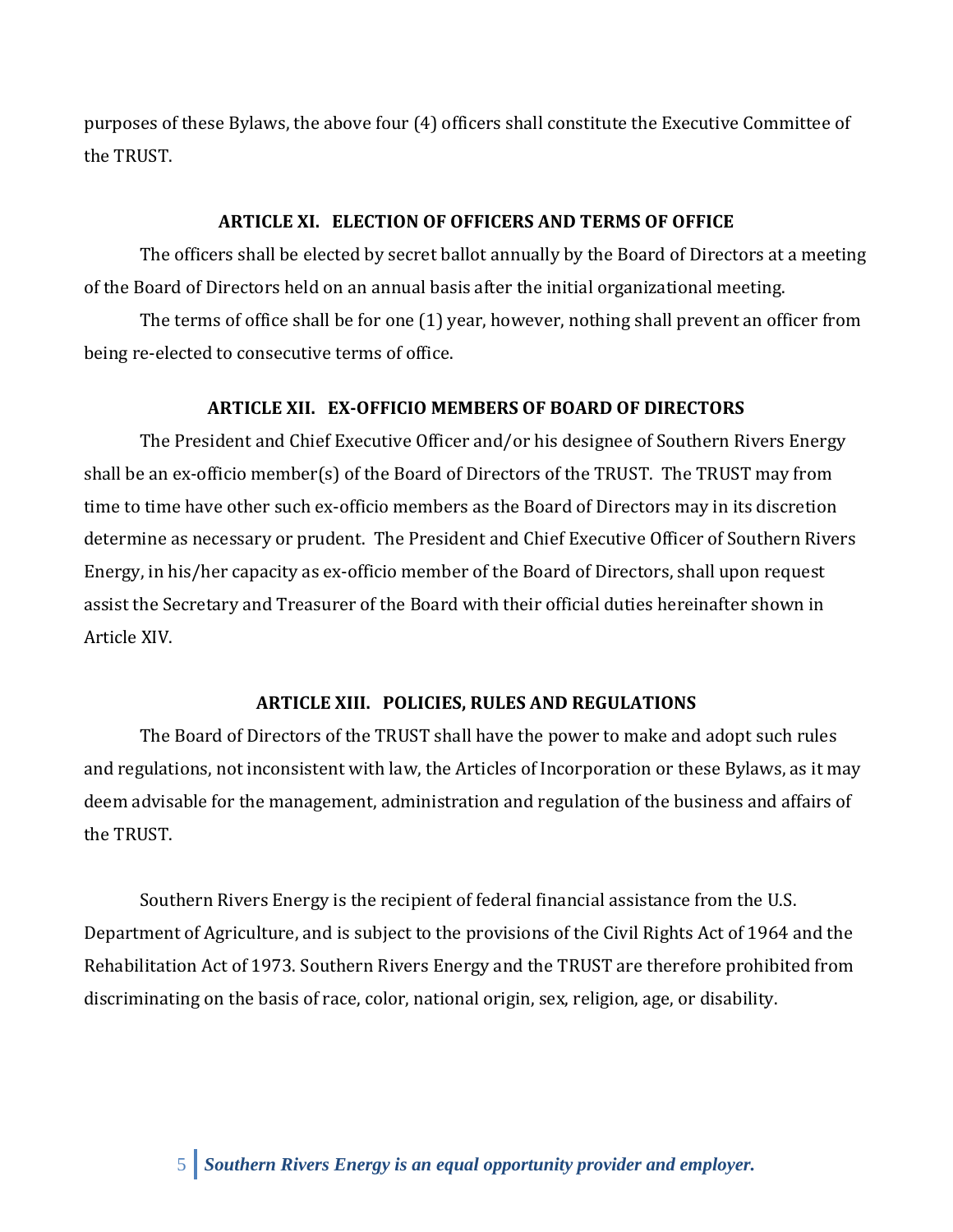### **ARTICLE XIV. DUTIES OF OFFICERS**

SECTION 1. The Chairman shall be the principal executive officer of the TRUST and, unless otherwise determined by the Board of Directors, shall preside at all meetings of the Board of Directors and in general perform all duties incidental to the office of Chairman and such other duties as may be prescribed by the Board of Directors from time to time.

SECTION 2. In the absence of the Chairman, or in the event of his/her inability or refusal to act, the Vice Chairman shall perform the duties of the Chairman, and when so acting, shall have all the powers of and be subject to all the restrictions upon the Chairman. The Vice Chairman shall also perform such other duties as from time to time may be assigned to him/her by the Board of Directors.

SECTION 3. The Secretary shall be responsible for the keeping of the minutes of the meetings of the members and of the Board of Directors in one or more books provided for that purpose; be responsible for seeing that all notices are duly given in accordance with these Bylaws or as required by Law; be custodian of the corporate records and of the seal of the TRUST and affix the seal of the TRUST to all necessary documents, the execution of which on behalf of the TRUST under its seal is duly authorized in accordance with the provision of these Bylaws; have general charge of the books of the TRUST; be responsible for the keeping on file at all times a complete copy of the Articles of Incorporation and Bylaws of the TRUST containing all amendments thereto; and, in general, perform all duties incidental to the office of the Secretary and such other duties as from time to time may be assigned to him/her by the Board of Directors.

SECTION 4. The Treasurer shall have charge and custody of and be responsible for all funds and securities of the TRUST; be responsible for the receipt of and the issuance of receipt for monies due and payable to the TRUST from any source whatsoever, and for the deposit of all such monies in the name of the TRUST in such bank or banks as shall be selected in accordance with the provisions of these Bylaws; and in general perform all the duties incidental to the office of Treasurer and such other duties as from time to time may be assigned to him/her by the Board of Directors.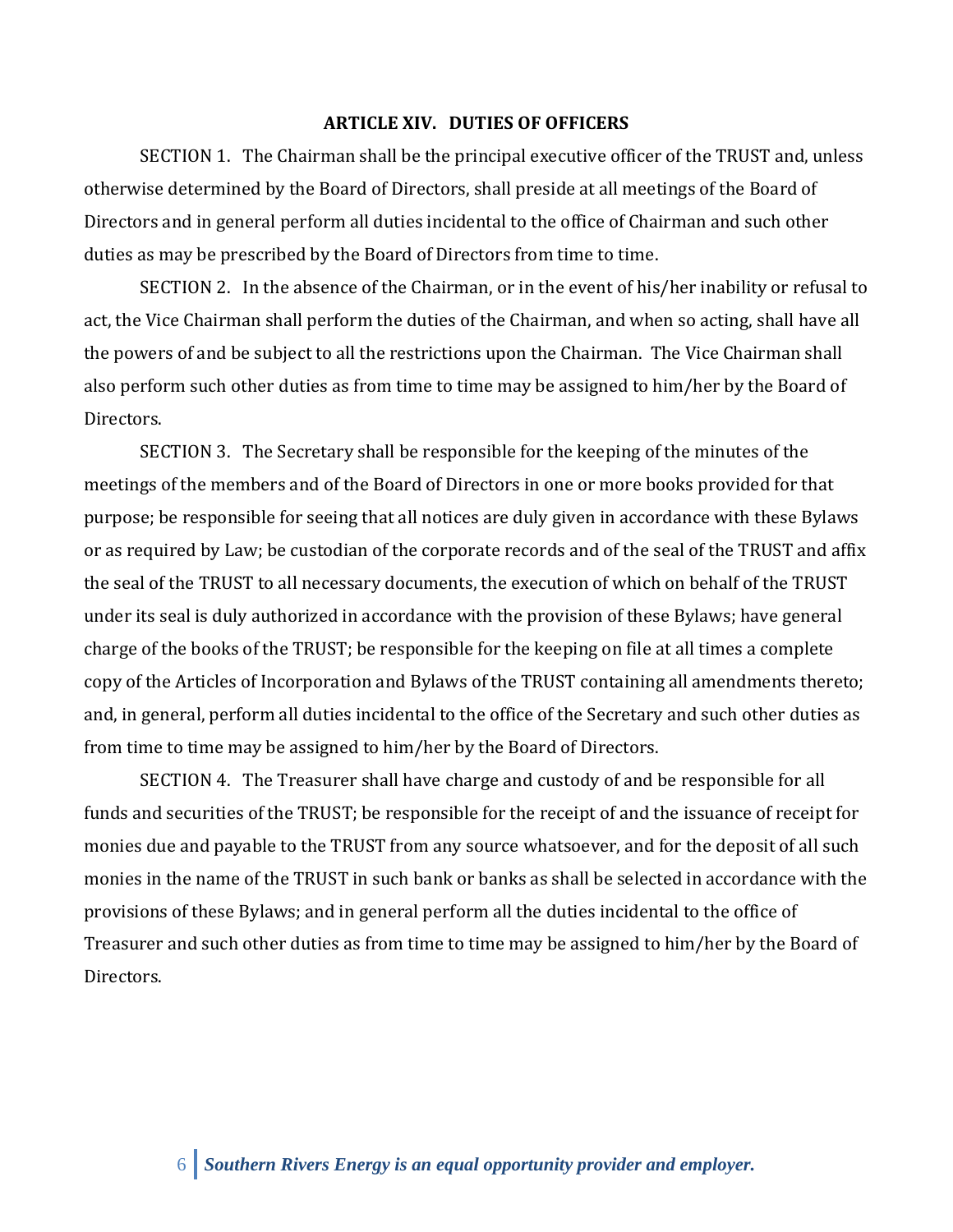### **ARTICLE XV. CHECK SIGNING**

Any and all checks issued by the TRUST, for any purpose, shall be signed by both: (A) one officer of the TRUST; and, (B) one Southern Rivers Energy employee(s) who shall have been given check signing authority by and for Southern Rivers Energy and who shall also have been designated by the Board of Directors of Southern Rivers Energy as an ex-officio member of the Board of Directors of the TRUST, or his designee as described in Article XII..

### **ARTICLE XVI. DISBURSEMENT OF FUNDS**

Except as otherwise provided by these Bylaws, the Board of Directors of the TRUST shall have the full and sole responsibility for the disbursement of all monies of the TRUST in accordance with the Bylaws and the policies as adopted by the Board of Directors of Southern Rivers Energy. Funds will be disbursed by invoice, whenever possible.

Prior to consideration by the Board of Directors of the TRUST of any disbursement, each member of the Board of Directors of the TRUST shall disclose and explain any personal and/or business interest, connection, kinship or other association he or she may have with the person, family, group, corporation or other entity under consideration for funding by the TRUST. Such interested director may stay for the duration of the grant applicant's project disclosure and may be prompted to answer questions about the applicant under consideration. The interested director shall then excuse himself or herself from that part of the meeting which pertains to that particular proposed disbursement, and shall not participate in the discussion of or voting on that particular disbursement.

No disbursements of monies from the TRUST shall be used for the payment of electric bills.

Applicants will be notified of allocation of grant money by a Southern Rivers Energy staff member.

All information contained within an application shall be kept confidential at all times.

### **ARTICLE XVII. ACCUMULATION OF FUNDS**

Southern Rivers Energy shall transfer funds collected by it for the benefit of the TRUST on a regular basis, but in no event less than quarterly. The TRUST may also solicit and accept contributions from other sources as deemed appropriate by its Board of Directors.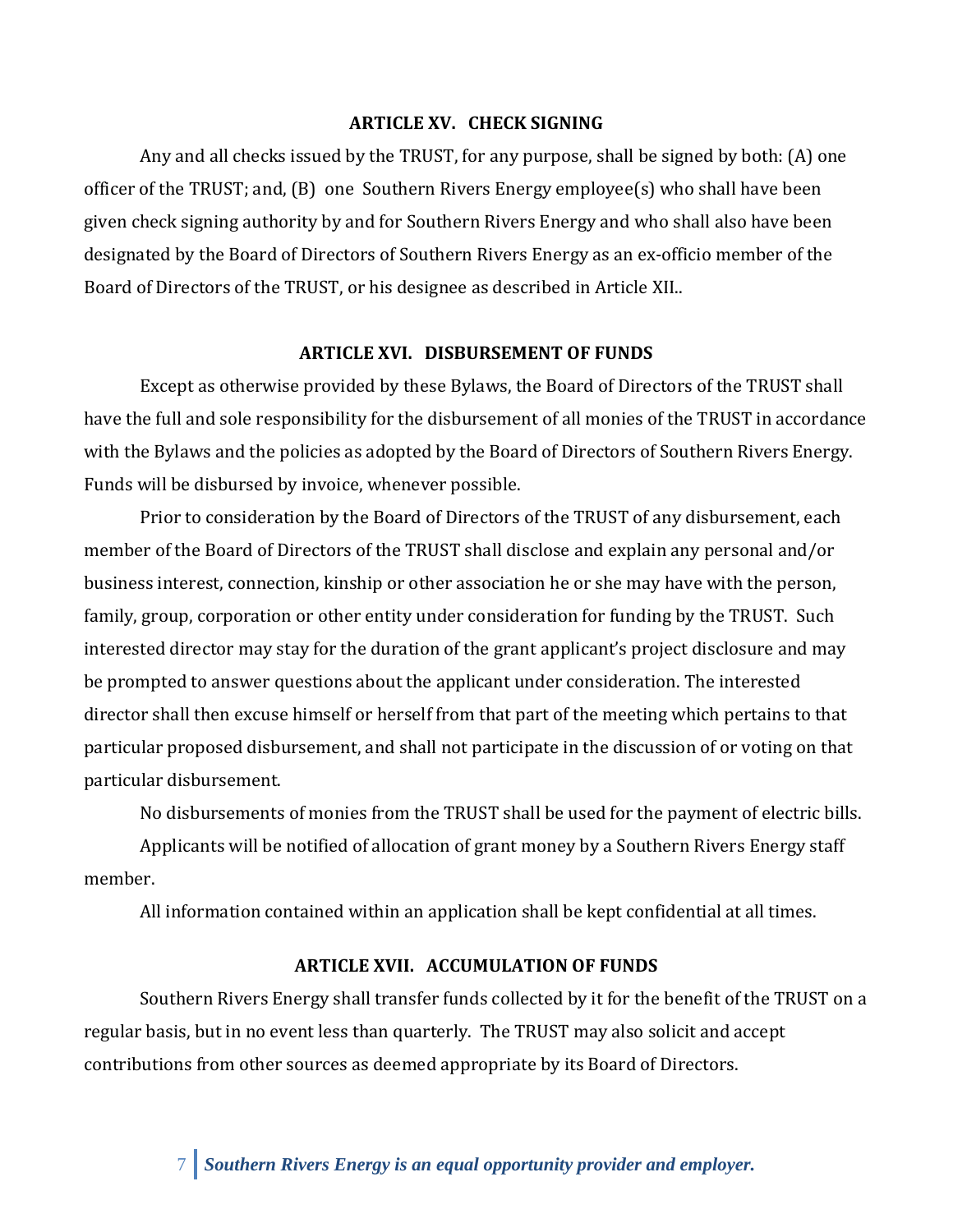### **ARTICLE XVIII. INVESTMENT OF FUNDS**

The Board of Directors of the TRUST shall be responsible for the funds entrusted to it and shall make such investment of such funds in a manner which is reasonable and prudent and in keeping with these Bylaws and the policies of the TRUST.

### **ARTICLE XIX. ACCOUNTING SYSTEM AND REPORTS**

The Board of Directors of the TRUST shall cause to be established and maintained a complete accounting system which is in keeping with sound financial management practices; Furthermore, the Board of Directors of the TRUST shall make reports to the Board of Directors of Southern Rivers Energy on the operation and expenditures of the TRUST as may be necessary and prudent in the judgment of the Board of Directors of the TRUST, but in no event less than on a quarterly basis.

### **ARTICLE XX. POLITICAL CONTRIBUTIONS**

No funds of the TRUST shall in any fashion be used to support any candidate for political office or for any political purpose.

### **ARTICLE XXI. BORROWING FUNDS**

The TRUST shall NOT have the authority to borrow monies from any bank, savings and loan or other institutions for any purpose.

In case of a serious emergency, by a majority vote of the Board of Directors of the TRUST (6 members), the TRUST shall have authority to request from Southern Rivers Energy and, in the event of the approval of such request by Southern Rivers Energy, receive from Southern Rivers Energy an advance of funds needed for such emergency, but in no event shall such advance of funds exceed six (6) months' anticipated receipts as shown by the previous six (6) months' records. Any such advance which may be supplied by Southern Rivers Energy shall be repaid by the TRUST to Southern Rivers Energy as soon as funds are paid in to the TRUST on regular monthly receipts.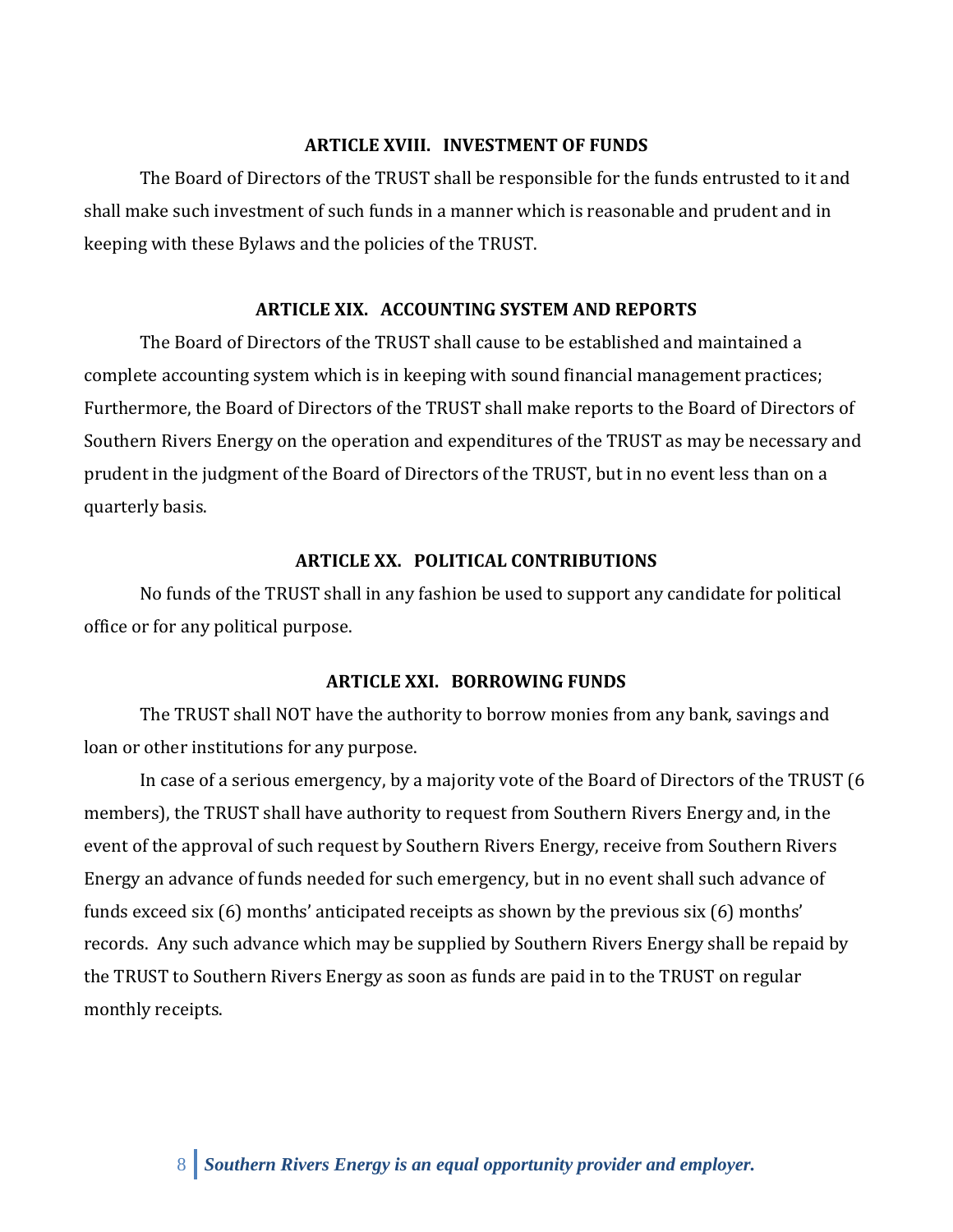### **ARTICLE XXII. EMERGENCY EXPENDITURE**

The Executive Committee of the TRUST by a vote of at least three (3) of its members may from time to time make expenditures on an emergency basis, in accordance with these Bylaws; and policies adopted by the Board of Directors of the TRUST; and in accordance with the purpose of this TRUST, in an amount not exceeding ONE THOUSAND NO/100 (\$1,000.00) DOLLARS, to any person, family, group or organization.

Such emergency expenditure shall be fully disclosed by the Executive Committee at the next regularly called meeting of the Board of Directors of the TRUST.

### **ARTICLE XXIII. AMOUNT OF EXPENDITURES**

UNLESS otherwise provided by these Bylaws and in keeping with the purpose of this TRUST, the Board of Directors of the TRUST may make annual expenditures of TRUST funds by majority vote of members present at a meeting and constituting a quorum according to the following rules:

- a.) Not more than FIVE THOUSAND AND NO/100 (\$5,000.00) DOLLARS, annually to any individual or household.
- b.) Not more than TEN THOUSAND AND NO/100 (\$10,000.00) DOLLARS, annually to any group, organization, charity or like organization. No exceptions.

## **ARTICLE XXIV. RETENTION OF FUNDS**

From time to time, funds from whatever source derived may be disbursed or otherwise disposed of by the TRUST, for any purpose as allowed in accordance with these Bylaws, excepting a sufficient balance as required by a bank or other institution to maintain an account without charge for the TRUST.

### **ARTICLE XXV. PROXY VOTING**

There shall not exist proxy voting at any meeting of the Board of Directors of the TRUST.

### **ARTICLE XXVI. AUDIT**

The Board of Directors of the TRUST shall on an annual basis cause the books and records of the TRUST to be audited by a certified public accountant and a report in keeping with sound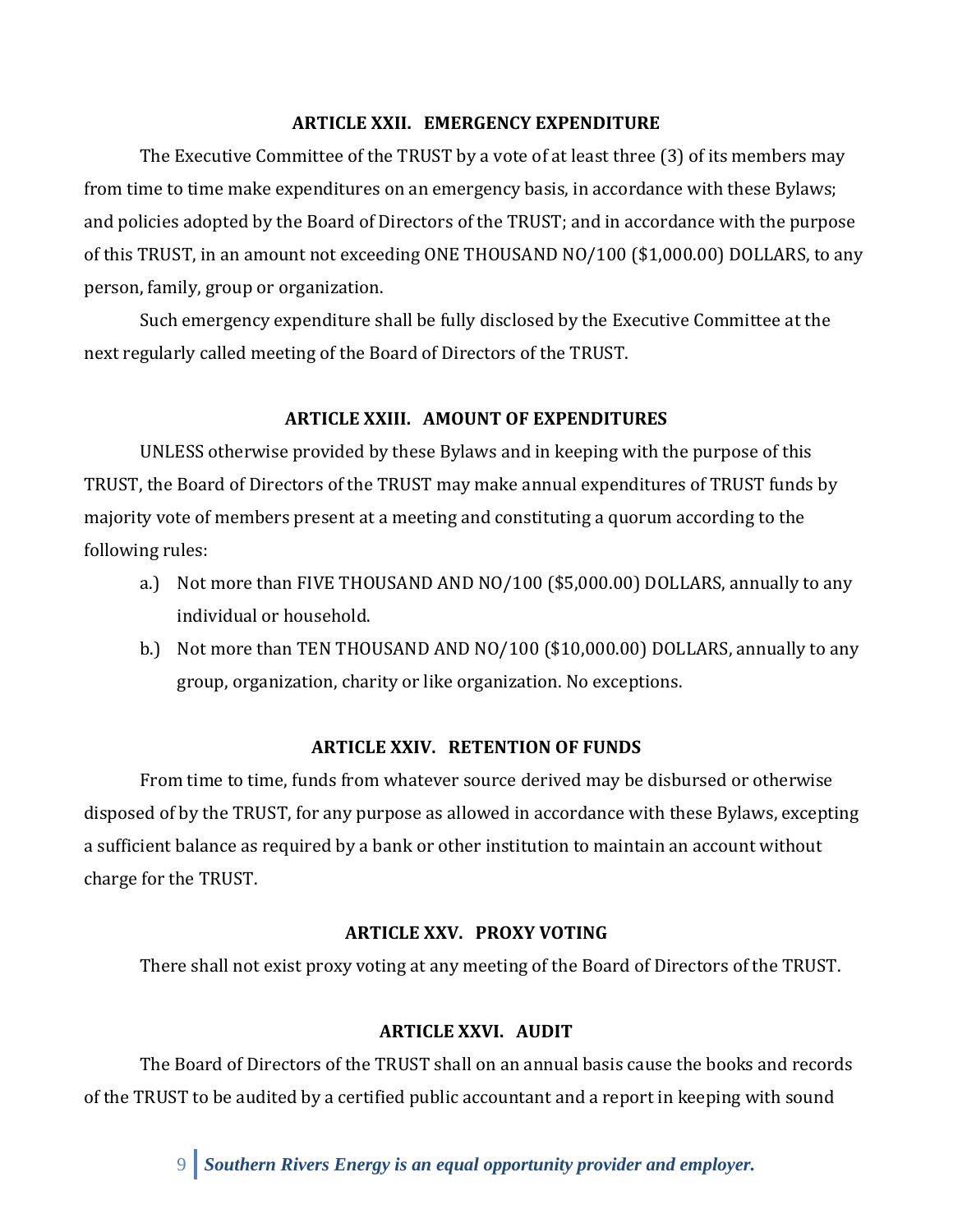accounting principles be issued to the Board of Directors of the TRUST and the Board of Directors of Southern Rivers Energy.

#### **ARTICLE XXVII. FISCAL YEAR**

The Fiscal Year of the TRUST shall commence on the 1st day of April of each calendar year and end on the 31st day of March of each calendar year.

### **ARTICLE XXVIII. INDEMNIFICATION**

SECTION 1. Right of Indemnification. Subject to the provisions of Section 2 of this Article, the TRUST shall indemnify any person who was or is a party or is threatened to be made a party to any threatened, pending or completed action, suit or proceeding, whether civil, criminal, administrative, or investigative (other than an action by or in the right of the TRUST in which such person was adjudged liable to the TRUST or in any other proceeding in which such person was adjudged liable on the basis that personal benefit was improperly received by such person) by reason of the fact that he is or was a director, officer, employee or agent of the TRUST against expenses (including attorney's fees), judgments, fines and amounts paid or reasonably incurred by him in connection with such action, suit or proceeding, if he acted in a manner which he believed, in good faith, to be in or not opposed to the best interests of the TRUST, and, with respect to any criminal action or proceeding, had no reasonable cause to believe his conduct was unlawful. The termination of any action, suit or proceeding by judgment, order, settlement, conviction, or upon a plea of nolo contendere or its equivalent, shall not, of itself, be determinative that the person did not act in a manner which he believed, in good faith, to be in or not opposed to the best interests of the TRUST, and, with respect to any criminal action or proceeding, had no reasonable cause to believe that his conduct was unlawful.

SECTION 2. Determination and Authorization of Indemnification. Any indemnification under Section 1 of this Article (unless ordered by a court) shall be made by the TRUST only as authorized in the specific case upon a determination that indemnification of the director, officer, employee or agent is proper in the circumstances because he had met the applicable standard of conduct set forth in said Section 1. Such determination shall be made: (a) by the Board of Directors, by a majority vote of a quorum consisting of directors who were not parties to such action, suit or proceeding; or, (b) if such quorum is not obtainable, then by a majority vote of a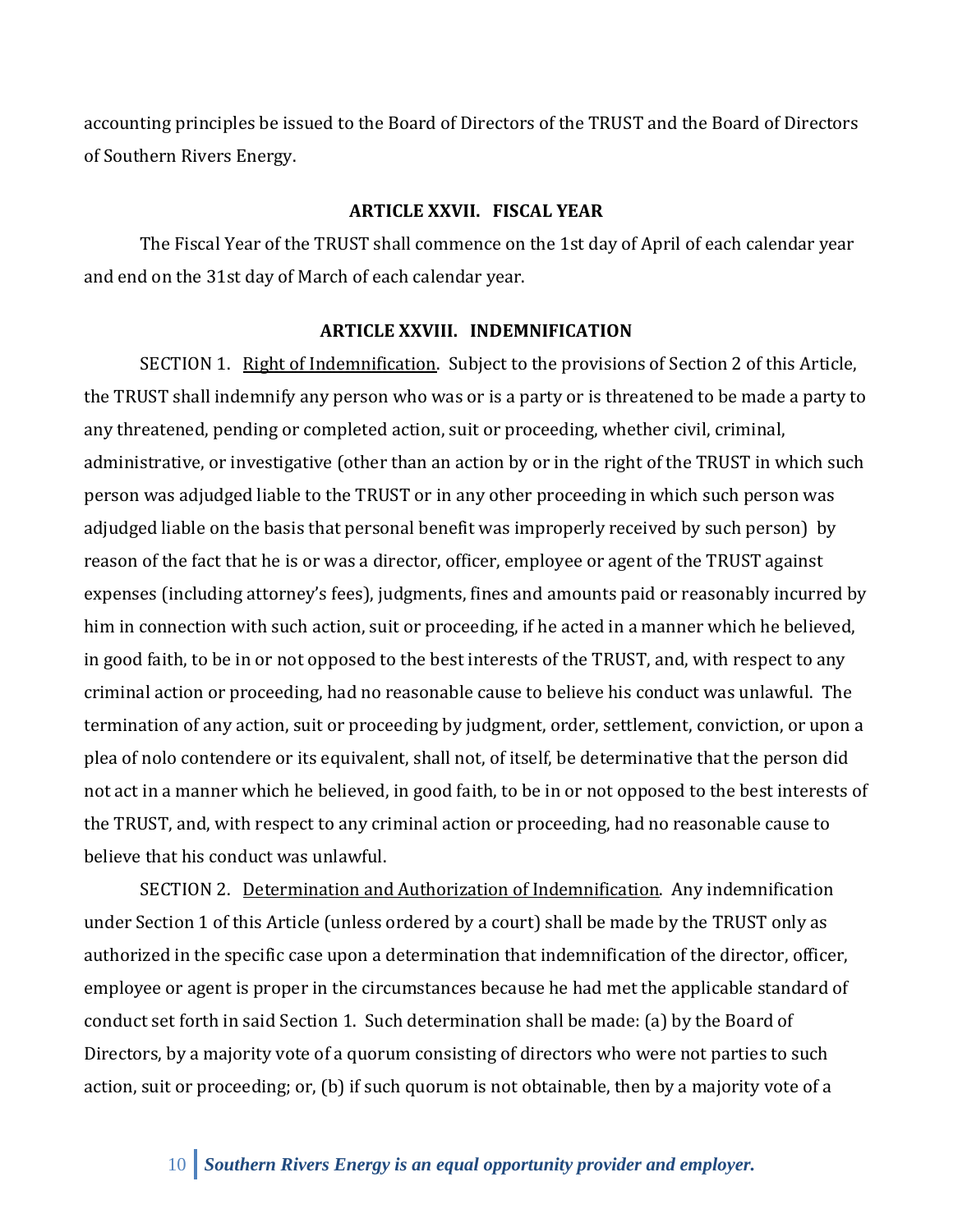committee duly designated by the Board of Directors (in which designation directors who are parties may participate), consisting solely of two or more directors not at the time parties to the proceeding; or, (c) by special legal counsel selected by the Board of Directors or its committee in the manner prescribed in "(a)" or "(b)" above; However, if neither of the plans just set forth in "a", "b" , or "c" is feasible, then

by majority vote of the full Board of Directors (in which vote, directors who are parties may participate).

SECTION 3. Mandatory Indemnification. If a director, officer, employee or agent of the TRUST has been successful on the merits or otherwise as a party to any action, suit or proceeding, referred to in Section 1 of this Article, or with respect to any claim, issue or matter therein (to the extent that a portion of his expenses can be reasonably allocated thereto), he shall be indemnified against expenses (including attorney's fees) actually and reasonably incurred by him in connection therewith.

SECTION 4. Advance for Expenses. Reasonable expenses incurred in connection with a civil, criminal, administrative or investigative action, suit or proceeding, or threat thereof, may be paid by the TRUST in advance of the final disposition of such action, suit, or proceeding as authorized by the Board of Directors in the specific case upon receipt of a written affirmation of such person of his good faith belief that such person has acted in a manner which he believed good faith to be in or not opposed to the best interest of the TRUST, and, with respect to any criminal action or proceeding had no reasonable cause to believe that his conduct was unlawful and an undertaking by or on behalf of the director, officer, employee or agent to repay such amount unless it shall ultimately be determined that he is entitled to be indemnified by the TRUST as authorized in this Article.

SECTION 5. Insurance. By action of the Board of Directors, notwithstanding any interest of the directors in the action, to the full extent permitted by applicable law, the TRUST may purchase and maintain insurance on behalf of any person who is or was a director, officer, employee or agent of the TRUST, against any liability asserted against him and incurred by him in any such capacity, or arising out of his status as such, whether or not the TRUST would have the power to indemnify him against such liability under the provisions of this Article or of Section 14- 2-851 or Section 14-2-852 of the Official Code of Georgia Annotated.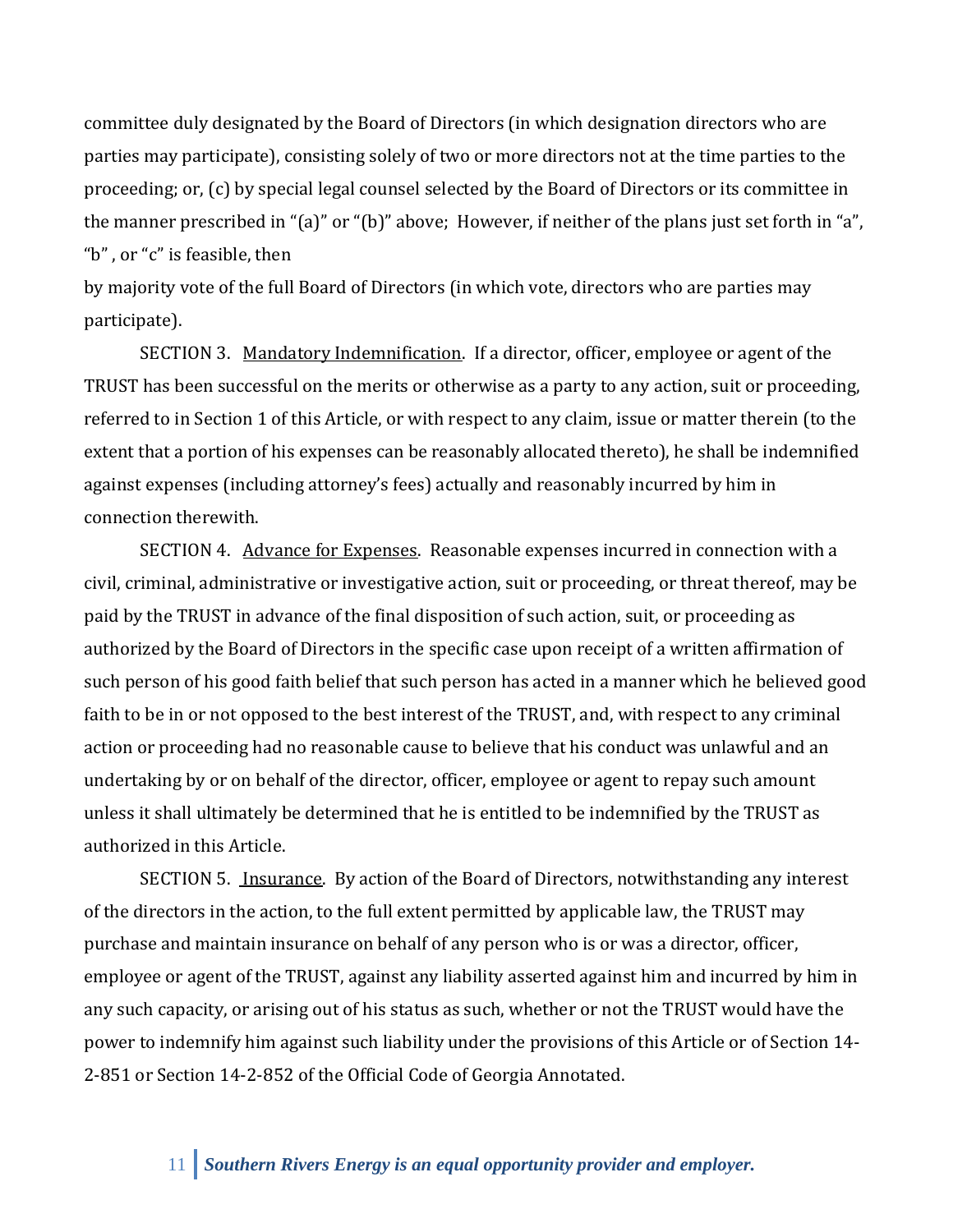SECTION 6. Non-exclusivity. The provisions for indemnification and advancement of expenses provided by this Article shall not be deemed exclusive of any other rights, in respect of indemnification or otherwise, to which those seeking indemnification may be entitled under any bylaw, agreement, either specifically or in general terms, resolution, or approved by the affirmative vote of the members entitled to vote thereon taken at a meeting, the notice of which specified that such bylaw, resolution or agreement would be placed before the members, both as to action by a director, officer, employee or agent in his official capacity and as to action in another capacity while holding such office or position, except that no such other rights, in respect to indemnification or otherwise, may be provided or granted with respect to the liability of any director, officer, employee or agent for (a) any appropriation, in violation of his duties, of any business opportunity of the TRUST; (b) acts or omissions not in good faith or which involve intentional misconduct or a knowing violation of law; (c) liabilities of a director imposed by Section 14-2-832 of the Georgia Business Corporation Code; or (d) any transaction from which the director, officer, employee, or agent derived an improper personal benefit.

### **ARTICLE XXIX. AMENDMENTS**

These Bylaws may be altered, amended or repealed and new Bylaws may be adopted by majority vote of the entire Board of Directors of Southern Rivers Energy. The Board of Directors of the TRUST may make advisory recommendations concerning the alteration, amendment or repeal of these Bylaws and the adoption of new Bylaws to the Board of Directors of Southern Rivers Energy.

### **ARTICLE XXX. DISSOLUTION**

The Board of Directors of Southern Rivers Energy has the right to dissolve Southern Rivers Energy Trust, Inc. under the following circumstances, to wit: (1) The TRUST becomes insolvent; or, (2) A review of either the expenditures or actions of the TRUST by the Board of Directors of Southern Rivers Energy reveals actions taken, or to be taken, by the TRUST which would, in the opinion of the Board of Directors of Southern Rivers Energy, violate the spirit or the intent of the charitable purposes for which the TRUST was created.